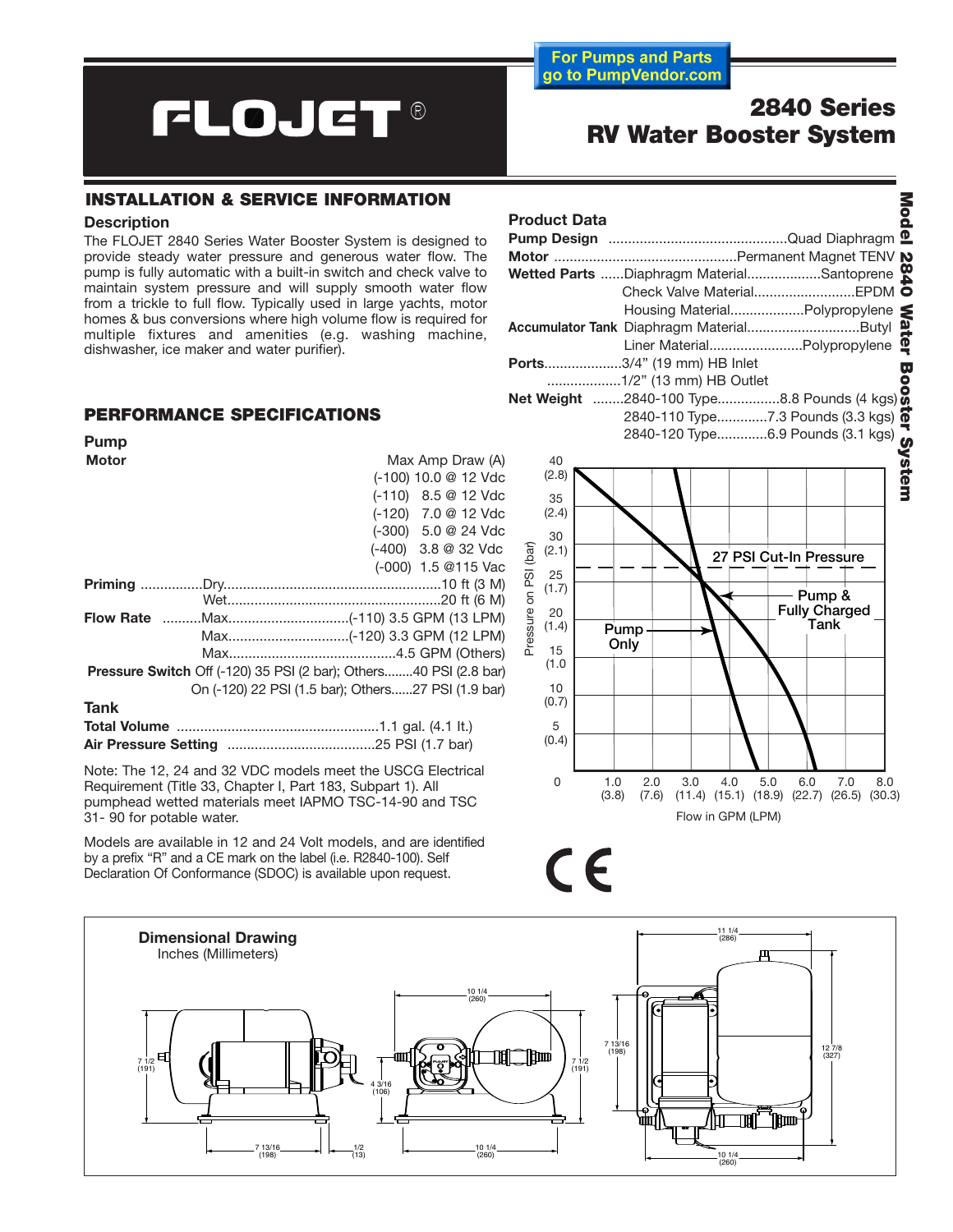#### **GENERAL SAFETY INFORMATION ELECTRICAL**

Protect yourself and others by observing all safety information. Shut off power and drain pressure from system prior to service.

#### **Mounting**

The FLOJET 2840 Series Water Pressure System should be mounted in a dry and adequately ventilated area.

Select a location where the plumbing is as direct as possible and the inlet strainer is visible and accessible for cleaning.

The unit can be deck or bulkhead mounted. If bulkhead mounted, the pump head should be down or lower than the motor.

Fasten base securely with the four rubber mounting feet assembled to base as shown below.

**nal Cition na <sup>2</sup>ho** 



#### **Plumbing**

Fasten strainer in a visible and accessible location for future cleaning. Use 3/4" (19 mm) I.D. hose between pump inlet & strainer. Connect strainer inlet to water supply line from tank and clamp all hose connections securely to avoid air leaks.

City water supply may be connected at any location in the pressurized cold water line.



#### **RISK OF AN ELECTRICAL SHOCK!**

When wiring an electrically driven pump, follow all electrical and safety codes, as well as the most recent National Electrical Code (NEC) and the Occupational Safety and Health Act (OSHA).

#### **RISK OF PRODUCT DAMAGE!**

Make certain the power source conforms to the pump voltage. Be sure all power is disconnected before installation or removal.

For 12 VDC, 24 VDC and 32 VDC models, the red wire is positive and black is negative. Use the maximum recommended fuse for pump protection. Recommended fuse amp rating is located on pump label. Failure to provide correct overload device may result in motor failure.

For 115 VAC models plug AC cord into a conventional 115V AC outlet.

#### **OPERATION**

**IMPORTANT** - For correct operation, the tank must be properly pressurized on the air side **before** pump is started. Follow instructions on the tank label and check air pressure after filling and before starting the pump. The air valve is standard tire valve. Compressed air hose or hand pump may be used to pressurize. Pressure can be reduced by pressing the center pin in the valve.

To start up the Water Pressure System, make sure water supply tank is at least 1/4th full and is open to pump inlet. Open all valves or taps on outlet side to purge air from the system. Turn power on to the pump, pump will start up. Allow to pump for a minute or until all the air has been purged from the system. Close all valves in the system, the pump will pressurize the tank, shut off and operate automatically to maintain pressure in the system.

To completely fill the pressure tank for maximum volume, shut off power to pump and open faucet (or valve) closest to tank. Trapped air will be expelled. Turn on power to pump.





**DO NOT USE PUMP IN A FLAMMABLE ENVIRONMENT DO NOT USE TO PUMP FLAMMABLE OR EXPLOSIVE FLUIDS SUCH AS GASOLINE, FUEL OIL, KEROSENE, ETC.**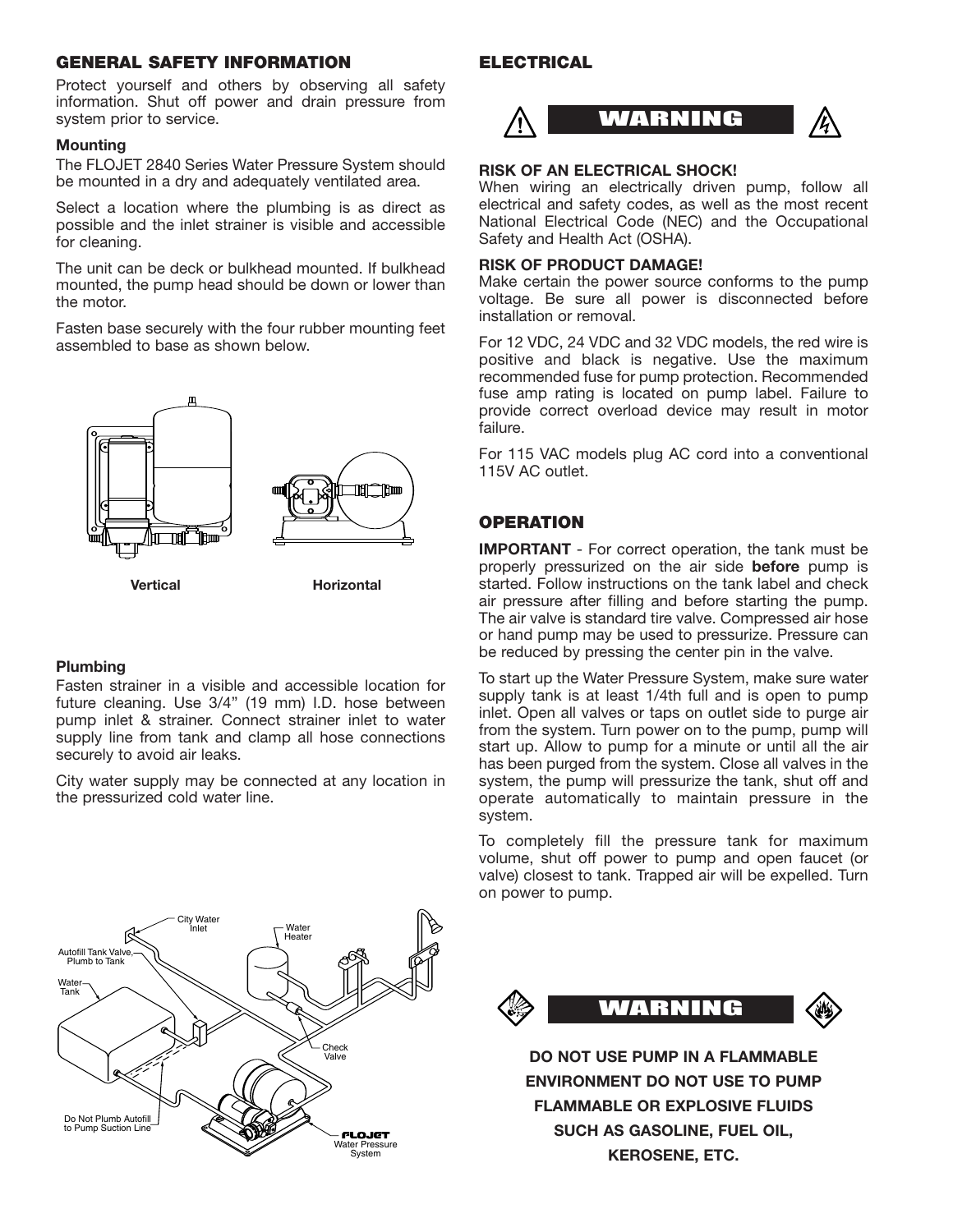### **WARNING: DISCONNECT POWER TO PUMP AND OPEN VALVE TO ! !RELIEVE WATER PRESSURE PRIOR TO SERVICING PUMP**

 $(5)$  $\left(3\right)$  $\int_0^\infty$  $\left( 2\right)$ G (B)  $\left( 4\right)$  $(7)$  Includes items 1 thru 4

| Key | Part No.   | <b>Description</b>         |   |
|-----|------------|----------------------------|---|
| 0   | 20409-043  | Service Kit*               |   |
| 1   | 20404-003  | Upper Housing Assy Kit     | 1 |
| 2   | 20407-030  | Check Valve Kit - FPDM     |   |
|     |            | w/O-Ring & Ferrules        |   |
| 3   | 20403-040  | Diaphragm Kit, Santo       |   |
|     |            | w/Pistons & Screws         |   |
| 4   | 20419-002  | Lower Housing              |   |
| 5   | 02009-080A | Motor 12 Volt DC 2840-100  |   |
|     | 02009-087A | Motor 12 Volt DC 2840-110  |   |
|     | 02009-073A | Motor 12 Volt DC 2840-120  |   |
|     | 02019-027A | Motor 24 Volt DC 2840-300  |   |
|     | 02049-026A | Motor 32 Volt DC 2840-400  |   |
|     | 02029-091A | Motor 115 Volt AC 2840-000 |   |
| 66  | 20799-000A | Accumulator Tank           |   |

\*Service Kit includes #2, #3, #8 and drive cam assembly.

#### **DISASSEMBLE**

#### **Pressure Switch (9)**

- 1. Disconnect power to pump and open a faucet or valve to relieve system pressure.
- 2. Remove the two visible Pressure Switch Screws located on each side of the Pressure Switch (9). DO NOT ADJUST ALLEN HEAD SCREW IN CENTER OF SWITCH.

#### **Upper Housing (1)**

- 3. Loosen but DO NOT remove the four Pump Head Screws and carefully remove Upper Housing Assembly (1).
- 4. Slide Port Clip (8) back and unplug from Tank Plumbing.
- 5. Remove Check Valve (2) and inspect for debris.

#### **Check Valve Assembly (2)** Follow Steps 1, 3 & 4

6. Inspect Check Valve (2) and O-Ring

#### **Lower Housing (4)** Follow Step 1

- 7. Remove pump from both Base and Tank Plumbing.
- 8. Remove Rubber Feet by pulling out and sliding to the rear and follow step 3.
- 9. Rotate Lower Housing (4), so access Rubber Grommet foot notch is aligned with Cam Bearing Set Screw (4-C), loosen set screw with a 1/8" Allen Wrench and slide pump head off motor shaft.

#### **Diaphragm (3-B)**

10. Loosen four cam piston screws with Phillips head screw driver and pull apart cam (4-B) from Inner Pistons (3-A). (Both pistons (3-A & C) should be replaced when a new Diaphragm (3-13) is installed.)

```
Motor (5) Follow Steps 1, 7, 8 & 9
```

| Key                        | Part No.    | <b>Description</b>                     | Qtv          |
|----------------------------|-------------|----------------------------------------|--------------|
| ££                         | 120796-000A | Base                                   | ı            |
| 6                          | 20381-022   | Port Kit - (set of 2)                  |              |
|                            |             | Hose Barb, 90° 3/4"                    |              |
|                            |             | Hose Barb, Straight 3/4"               |              |
| 7                          | 20406-002A  | Pump Head Assy.                        |              |
| 8                          | 20408-000   | Port Clips (Set of 2)                  | 1            |
| 9                          | 02090-118   | Pressure Switch - 40 PSI Off, Sealed   | 1            |
| $\mathfrak{c}\mathfrak{c}$ | 04325-143A  | Complete MPU w/Strainer - 12V 4.5 GPM  | $\mathbf{1}$ |
| $\mathfrak{c}\mathfrak{c}$ | 04305-144A  | Complete MPU w/Strainer - 12V 3.5 GPM  | 1            |
| $\mathbf{G}$               | 04305-500A  | Complete MPU w/Strainer - 12V 3.3 GPM  | 1            |
| 66                         | 04325-343A  | Complete MPU w/Strainer - 24V 4.5 GPM  | 1.           |
| $\mathfrak{c}\mathfrak{c}$ | 04325-443A  | Complete MPU w/Strainer - 32V 4.5 GPM  | 1            |
| $\epsilon$                 | 04325-043A  | Complete MPU w/Strainer - 115V 4.5 GPM | 1            |
| $\epsilon$                 | 01740-000   | Strainer, Inline 3/4" Hose Barb        |              |
|                            |             |                                        |              |

#### **REASSEMBLE**

#### **Diaphragm (3-B)**

- 1. Insert Outer Pistons (3-C) into Lower Housing (4-A) by bending pistons at center fold.
- 2. Placing the Diaphragm (3-B) (flatter side of Diaphragm facing the motor) on the Lower Housing (4-A). Press each Inner Piston (3-A) through the Diaphragm and Lower Housing (4-A) into Outer Piston (3-C). Hex stem of Inner Pistons (3-A) must be aligned into hex holes in Outer Pistons (3-C). Tighten cam piston screws partially, center piston in diaphragm, and tighten screws securely (18 in. lbs. torque). Also, the Outer Pistons (3-C) must be aligned with alignment slots on Cam Assembly (4-B) making sure screw holes align in cam assembly, otherwise diaphragm will leak.

#### **Cam Bearing (4-B)**

3. Place Cam Bearing (4-B) over Inner Pistons (3-C) and tighten down with four Phillips Head Screws. (18 in. lbs. torque)

#### **Lower Housing (4) to Motor (6)**

Coat motor shaft with grease prior to installing Cam Bearing (4-B).

- 4. When installing the Lower Housing (4), rotate mounting foot notch to align with Cam Bearing Set Screw (4-C).
- 5. Attach Cam Bearing (4-B) to motor shaft indentation with Cam Bearing Set Screw (4-C). (35 in. lbs. torque)

#### 6. Reinsert Rubber Feet.

#### **Check Valve (2)**

- 7. Place Ferrules (Rubber Cones) in the Upper Housing (1) coned side first.
- 8. Properly seat O-Ring in Check Valve (2) and insert Check Valve (2) into the Upper Housing (1).

#### **Upper Housing (1)**

9. Place Upper Housing (1) on top of the Lower Housing (4-A) and tighten Hex Bolts (30 in. lbs. torque) through the Upper Housing (1) to the Motor.